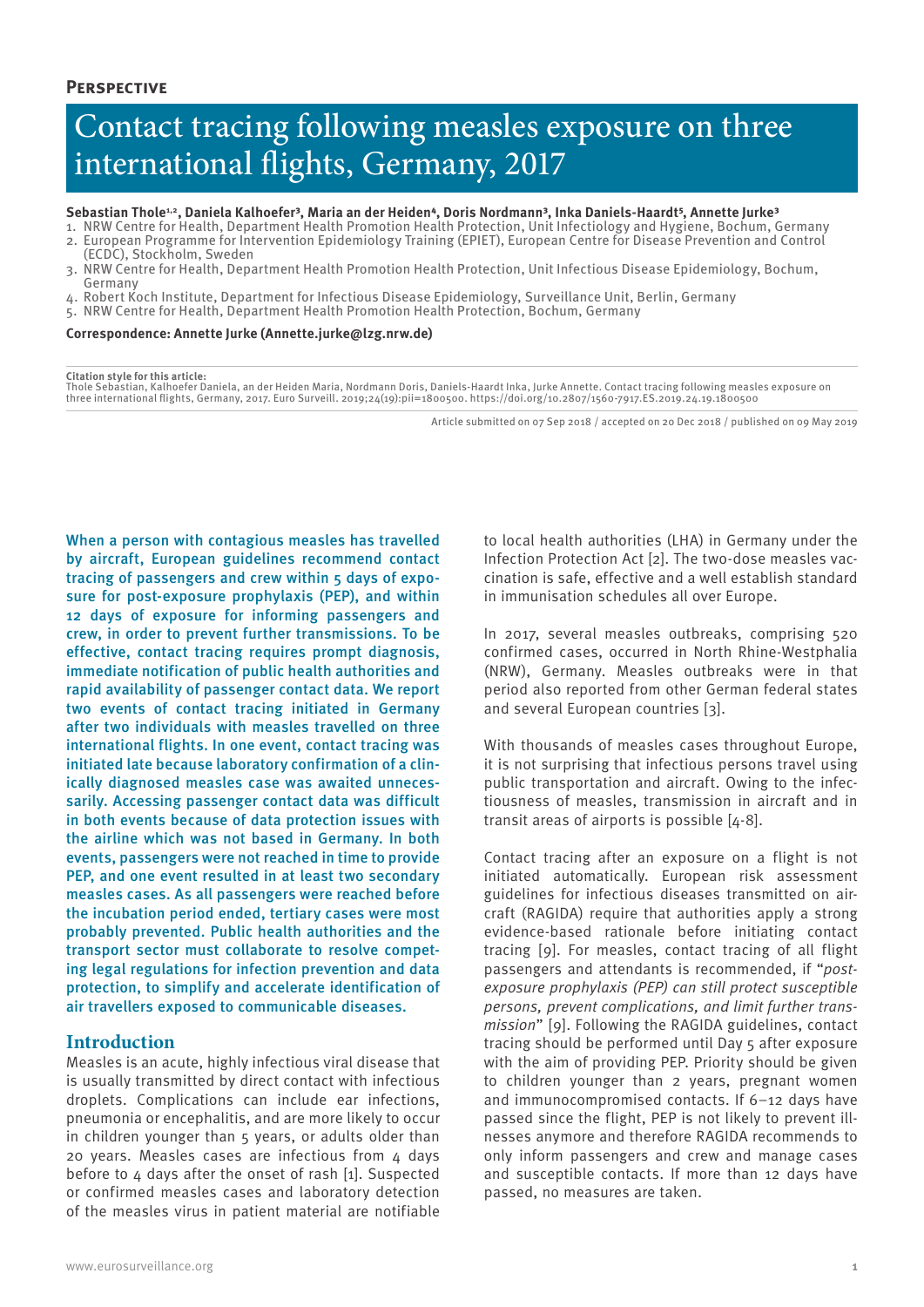## **Figure 1**

Timeline of events related to measles Case 1, North Rhine-Westphalia, Germany, April 2017

Case 1



Days in relation to date of clinical diagnosis

DE: Germany; NRW: North Rhine-Westphalia RO: Romania.

Public health authorities that initiate contact tracing may encounter certain difficulties. Measles is likely to be diagnosed only after the index case has left the aircraft and has consulted a healthcare professional. Some days may elapse before the LHA is made aware that a measles case has travelled by aircraft. Therefore, contact tracing involves an immediate request for passenger lists from the airline, as the window for PEP administration is narrow (maximum 72 h for vaccination and 6 days for passive immunisation). According to German recommendations, post-exposure vaccination in adults is recommended for susceptible contacts born after 1970 [10]. Aircraft manifests are not standardised across airlines, and some airlines do not keep passenger lists for more than 48 hours [11]. Data protection issues can hamper the process of exchanging passenger data between airlines and public health authorities [11,12]. Even where contact information is available, some passengers may not be reached in time for PEP [5].

The International Health Regulations (IHR) from 2005 [13] were incorporated into national legislation in Germany in 2007 [14]. The IHR implementing law (*IGV-Durchführungsgesetz,* IGV-DG), entered into force in 2013 and specifies in Article 12(5) (on the basis of article 23 Number 1a IHR) that if a public health authority requests personal contact information of affected passengers or their possible contacts, the airline should provide the data without delay.

As regulated in the German Infection Protection Act, Articles 25 and 27–31 [2], LHAs in Germany are in charge of contact tracing. The overall approach is regulated, but may vary between the 16 federal states of Germany. First informed are most often the LHAs of the district where the case lives or currently resides. This

LHA can consult with other LHAs (e.g. the one responsible for the airport where the aircraft landed), the federal state health authority or the Robert Koch Institute (RKI) as the national public health institute. They decide if contact tracing should be initiated and which LHA is in charge and they assign responsibilities in the contact tracing process. The LHA in charge requests passenger data directly from the airline. If data are provided, information about the measles exposure and contact data must be transferred securely to the health authorities of the passengers' area of residence.

This ensures that (i) outbreak-preventing measures are implemented according to countries' regulations and recommendations, (ii) language barriers are reduced and (iii) passengers can be provided with contact details of their competent health authority for further queries.

For passengers residing in Germany, the health authority in charge can directly contact other LHAs or the respective federal state health authority. For passengers residing outside of Germany, the LHA may share information with public health authorities abroad via the established international channels: the IHR national focal points (NFP) or through the Early Warning and Response System (EWRS) for countries in the European Union and European Economic Area (EU/ EEA). The EWRS also has a mechanism to share personal data under current data protection regulations. As LHAs in Germany do not have access to EWRS, they need to request administrative assistance from the RKI. According to Article 12(7) IGV-DG [14], the RKI is allowed to transfer personal data of passengers if requested by the federal state level (usually by the corresponding ministry of health).

Here we report two events of contact tracing initiated in NRW, Germany, after two individuals with measles travelled on three international flights. We describe the challenges the public health authorities were confronted with during the process and offer suggestions for improving the procedure for future cases.

# **Description of two contact tracing events**

# **Event 1 (single flight)**

In spring 2017 (Day 7, Friday), the NRW Centre for Health (state health authority; SHA) was informed by LHA 1 about a potentially infectious 2 year-old child with measles who had flown from Romania to NRW 2 days earlier (Day 5) (Case 1, Figure 1). Exanthema started 4 days before the flight and Case 1 was clinically diagnosed with measles directly after the flight, without laboratory confirmation. The child had been visiting family in Romania, where a measles outbreak had been ongoing since January 2016 [15]. One family member in Romania had measles during the visit of Case 1.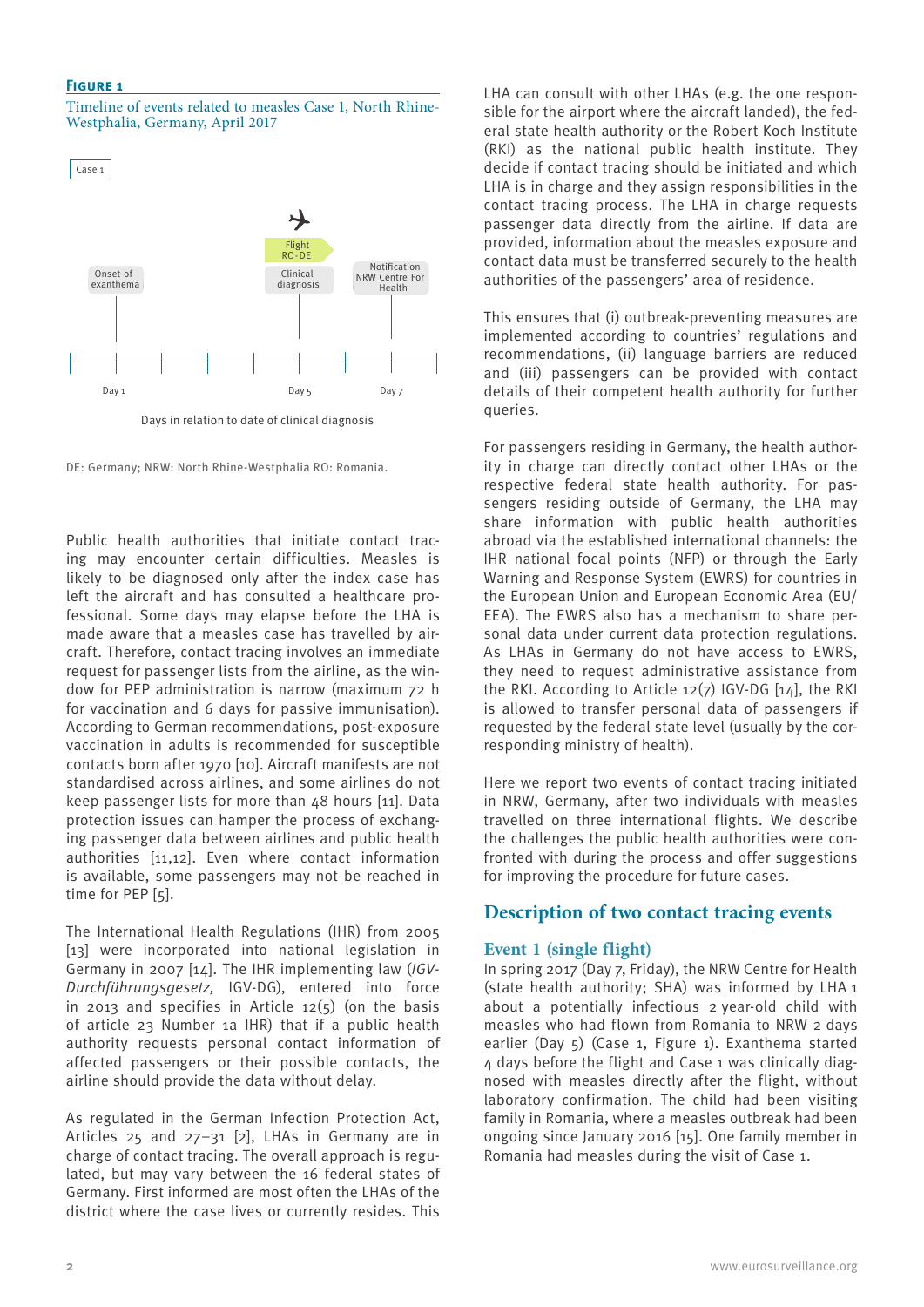#### **Figure 2**

#### Timeline of events related to measles Case 2, North Rhine-Westphalia, Germany, April 2017



Days in relation to symptom onset

DE: Germany; IT: Italy; LHA: local health authority; SHA: state health authority.

## **Event 2 (outbound and return flight)**

In spring 2017, LHA 2 informed the NRW SHA about a young adult with measles who had flown from NRW to Italy 7 days earlier (Case 2, Day 1, Tuesday, Figure 2). The exanthema started on the day of the outbound flight. From Italy, Case 2 travelled to France by car to attend an event in Monaco the next day. Case 2 returned home via the same route on Day 3. A physician clinically diagnosed measles on Day 4 and notified LHA 2 who initiated laboratory testing. On Day 8, measles was confirmed by IgM antibodies and real-time quantitative PCR. Genotyping was subsequently performed by the German national reference laboratory.

In both events, local and state health authorities decided to initiate contact tracing of flight passengers and crew. The same airline was used for all three flights.

# **Contact tracing**

## **Event 1 (single flight)**

Two days after the flight (Day 7, a Friday) LHA 1 requested data for passengers born after 1970 from the airport administration. The 'Request Form for Passenger Contact Tracing' published by the International Air Transport Association (IATA) was used for the request [16]. On the evening of Day 7, the airport provided passenger data in the form of multiple screenshots and one list containing names, birth years and seat numbers. There were single screenshots for all 155 passengers that, however, were of poor image quality and had partly incomplete information (names, addresses, countries, phone numbers, email addresses) or inconsistent content (e.g. non-matching address and international call prefix). From the available information, LHA 1 staff tried during the weekend to determine the places of residence and corresponding public health authorities. The majority of passengers resided in NRW, but there were also passengers from three other German federal states, nine other EU/EEA countries, Serbia and Mexico.

LHA 1 was informed later on Day 7 that the airline maintained a separate register on children younger than 2 years. There were none on the flight in question, but this information was not available until Sunday (Day 9).

For international passengers, the NRW SHA requested contacts of IHR NFPs for the respective countries from the RKI on Monday (Day 10). Contacts of LHAs in NRW were available at the NRW SHA and for other federal states, the respective SHAs were involved. The process of informing all health authorities in Germany and NFPs in other involved countries began on Monday (Day 10). However, transmitting personal passenger data to the health authorities was hampered by the lack of a secure and functional transfer system. Data were transferred by fax, which delayed the process for the international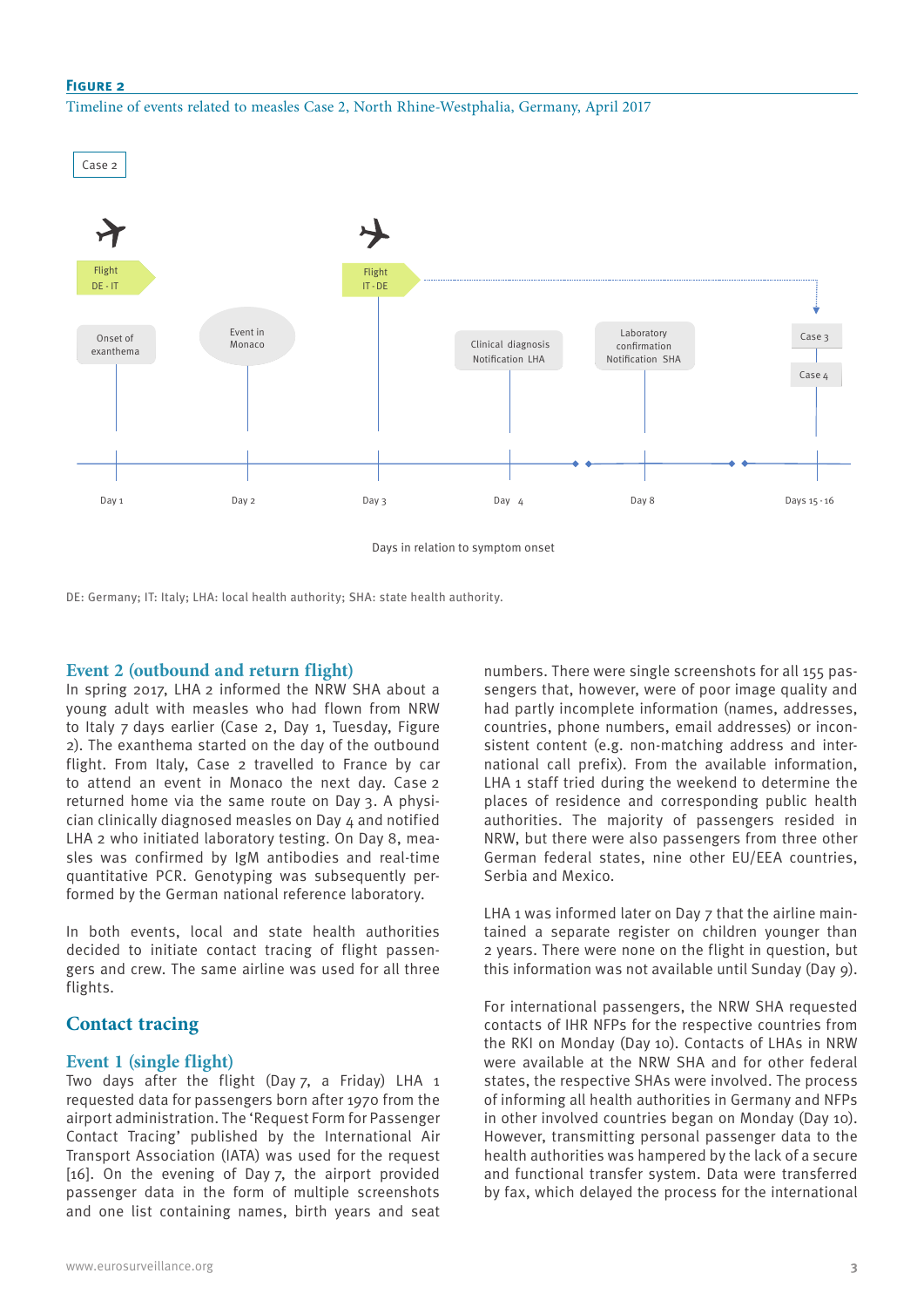passengers, as some fax numbers for NFPs were unavailable or invalid.

No secondary measles cases were reported that were linked to the flight of Case 1 from Romania to Germany.

# **Event 2 (outbound and return flight)**

LHA 2 was informed about the possible measles case (Case 2) on Day 4, only 1 day after the return flight, but awaited laboratory confirmation before initiating contact tracing. On Day 8, LHA 2 requested the passenger data from the airline. In agreement with the NRW SHA, passenger data was requested for the return flight only, because 7 days had passed since the outbound flight (Germany to Italy). Contact information for this purpose was not available on the airline's website, therefore the LHA directed its request to the airline's service centre, which was difficult and time-consuming.

Even though the index case was very probably highly infectious on both flights, the airline refused to provide passenger data, referring to the data protection law of the country where the airline was based. Furthermore, the airline stated that the list may contain "*passengers who may or may not be linked in any form and may, therefore be irrelevant to the investigation you [the public health authority] are performing*". However, the airline itself offered to inform all passengers by email. As the window for PEP was closing at the end of that day, LHA 2 decided, in agreement with the NRW SHA and the RKI, not to insist further on the delivery of passenger data and accepted instead the airline's offer to inform passengers of both flights by email. The text was prepared in English language in cooperation with the airline, LHA 2, the NRW SHA and the RKI. All passengers were advised to monitor themselves for typical signs and symptoms of measles and to contact their local healthcare provider immediately by phone if any symptoms occurred. All 53 LHAs in NRW and all other 15 SHAs in Germany were informed about Case 2, and were requested to report to the NRW SHA any measles cases linked to any of this person's two flights. The RKI informed other EU/EEA countries via EWRS.

The NRW SHA was informed about two secondary cases linked to the return flight of Case 2. Both had received information from the airline that they might have been exposed to measles. They developed exanthema 15 and 16 days after the flight, respectively (flight from Italy to Germany). One of the secondary cases resided in Rhineland-Palatinate (Case 3) and one in NRW (Case  $4$ ). The same genotype was detected in Case 3 and Case 2 (genotype D8, distinct sequence ID 4807), supporting the hypothesis of transmission during the flight. Case 4 was confirmed by antigen testing, but no genotyping was performed.

We did not receive information in either event about whether potentially exposed crew members were informed.

# **Discussion**

Contact tracing is considered a reasonable intervention, as measles can be transmitted in aircraft and both passengers and cabin crew are at risk. Early contact tracing leading to timely PEP is crucial, but it is unlikely that LHAs are able to perform contact tracing promptly enough. In both events described here, exposed passengers could not be reached in time and secondary measles cases resulted from the second event.

Contact tracing can be substantially delayed by multiple factors, e.g. the lag between clinical diagnosis and notification to LHAs. When laboratory confirmation is sought, several more days may elapse. It is therefore advisable to consider contact tracing immediately upon notification of a clinically diagnosed case. If contact tracing is initiated, reaching the airline to request a passenger list may be difficult and further delay the process, especially when public health authorities need to deal with airline service centres.

The German IHR Implementing Law (IGV-DG (Article 12(5)) explicitly authorises LHAs to request and use personal data of air passengers from airlines in order to prevent the spread of infectious diseases. Provision of passenger data in the context of contact tracing does not interfere with national data protection laws. In fact, facilitation of contact tracing by airlines is reinforced by several international conventions. Article 14 of the Convention on International Civil Aviation (Chicago Convention [17]), for example, states: "*Each contracting State agrees to take effective measures to prevent the spread by means of air navigation of […], and such other communicable diseases […]"*'. The IHR address airlines as well: *"[…] conveyance operators shall facilitate: […] (d) provision of relevant public health information requested by the State Party*" [13]. Similarly, a guideline from the International Civil Aviation Organisation (ICAO) recommends that airlines "*[…] should comply with such a request in a timely manner, and cooperate fully with public health authorities […]*" [18].

Nevertheless, airlines must protect passenger data from unauthorised access. This means that airlines are obliged to verify the request before providing passenger data and ensure secure transfer in accordance with data protection regulations. The process of verification can substantially delay contact tracing activities and may render it impossible to retrieve the data in time to provide exposed passengers with PEP. A possible solution could be to establish dedicated staff at airports who mediate between the involved airline and public health authorities. In addition, technologies for secure online data sharing need to be established that are available to all (local) public health authorities.

Once LHAs obtain passenger information, another timeconsuming step is to contact all passengers. For Event 1 described here, sharing information in the network of NRW health authorities and with other German SHAs was relatively easy. Nevertheless, health authorities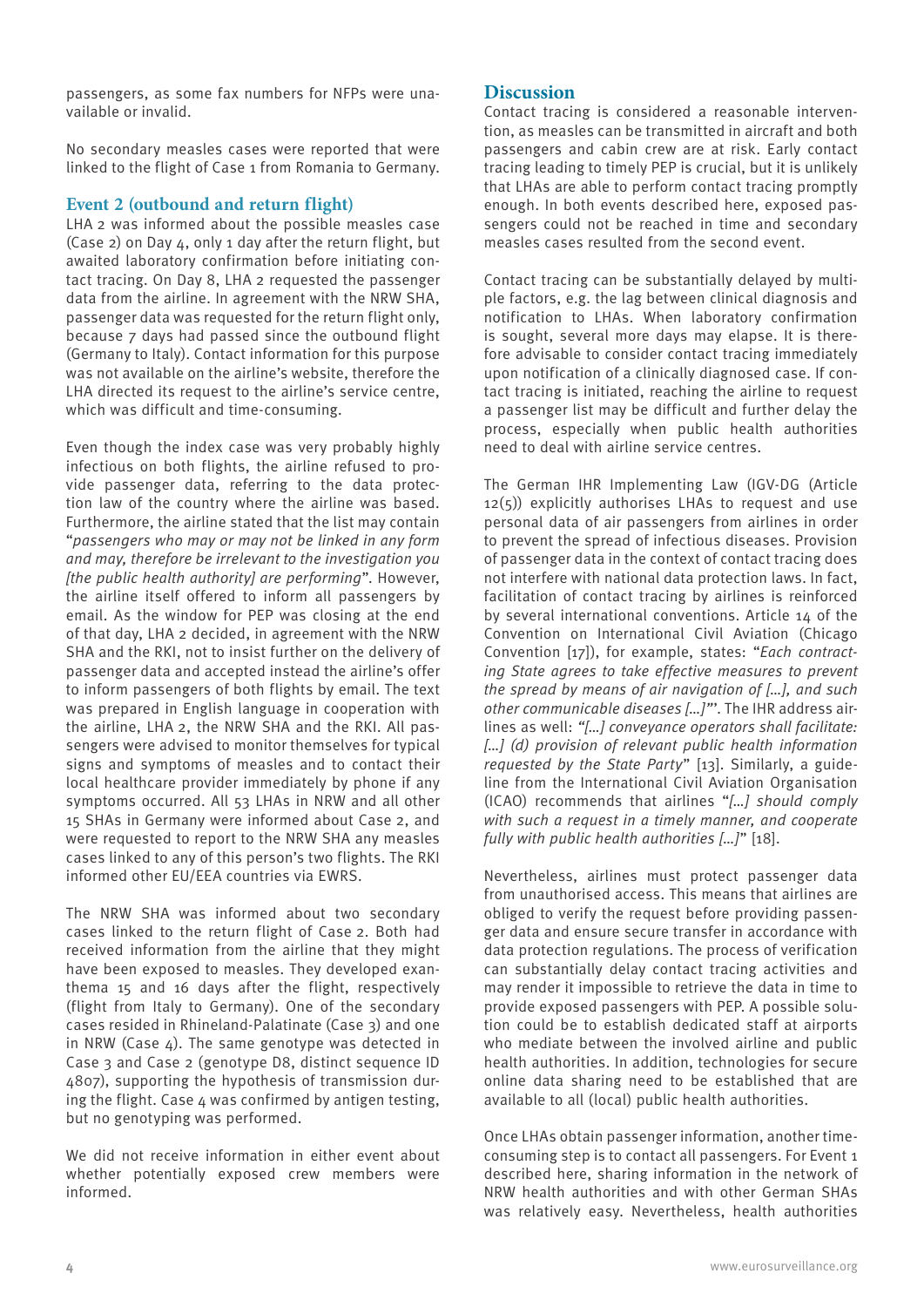#### Recommendations for flight-related contact tracing upon notification of a measles case

- PHAs should consider contact tracing immediately upon notification of a measles case.
- If PHAs decide to perform contact tracing, they should always request passenger data from the airline with the aim to provide timely PEP and to prevent tertiary cases.
- PHAs should prioritise children younger than 2 years, pregnant women and immunocompromised contacts, if this information is available.
- PHAs can consider contacting airport management if airline telephone service centres are not available.
- PHAs can ask airlines to inform exposed passengers and crew by email as an additional or alternative means of communication, if the airline does not provide passenger data in time.
- PHAs should approve the content of health-related information sent out by an airline. Ideally, templates would be available in multiple languages and advocated by international organisations like WHO and IATA.
- Dedicated contact persons at airports could mediate between airlines and PHAs and facilitate future contact tracing.
- Technologies for secure online data exchange need to be established and made available to PHAs.

IATA: International Air Transport Association; PHA: public health authority; PEP: post-exposure prophylaxis; WHO: World Health Organization.

were reached only on the Monday following the initial information, which was too late for post-exposure vaccination. Reaching the other involved countries was more difficult: ca 1 week passed until all health authorities were informed.

For Event 2, the request for passenger data was unsuccessful. The airline refused to share the data with reference to national data protection regulations. It was the same airline in both events, so it is remarkable that the airline provided passenger data for Event 1 but not Event 2. This may have resulted from the fact that LHA 1 requested passenger data via the airport management, whereas in Event 2, LHA 2 had to contact the airline via their service centre. Since then, the same airline has never shared any passenger data again in two similar events we were involved in.

Nevertheless, the information the airline sent by email was effective and quickly reached all passengers. Earlier distribution of this information could have made a difference, since measles may spread before onset of symptoms and the time frame for PEP is narrow. When Case 3 and Case  $\Delta$  developed symptoms, they were aware of their exposure to measles on the flight, and this could have been a factor in preventing tertiary cases.

If timely provision of passenger data is not possible, direct communication from the airline to passengers could be a reasonable option, especially under time pressure. The content of the information, however,

must be agreed in advance and overseen by the responsible public health authority. Since cabin crew might be at risk of measles infection as well, health authorities should ascertain that information also includes exposed staff. As airlines will probably contact passengers in English language only, not all passengers may understand the content. This is an additional advantage of making passenger data available to the public health authorities who may want to communicate directly with passengers, even if an email to the passengers has been sent out by the airline.

According to our experiences, contact tracing takes more time than expected according to RAGIDA. It may therefore be worth considering a revision of the guidelines on measles contact tracing. RAGIDA recommends performing contact tracing up to 5 days after the flight in question, assuming that at least 1 day is needed to get the data, reach the passengers or the responsible public health authorities and provide the passengers with PEP (passive immunisation is possible for up to 6 days after exposure). This is hardly feasible, especially during the weekend. However, even if it seems impossible to perform contact tracing fast enough to provide PEP and prevent secondary cases, information of passengers, crew and public health authorities after this time frame can still prevent tertiary measles cases. Our recommendations on efficient flight-related contact tracing upon notification of a measles case are listed in the Box.

As an interim solution, public health authorities should have information for potential contact persons at hand in order to provide adequate information. Ideally, such information would be available in multiple languages (e.g. the six official United Nations languages). Like the World Health Organization (WHO) passenger locator form, such documents could be provided via existing collaborations between the WHO, the ICAO and the IATA, such as the Collaborative Arrangement for the Prevention and management of public health events in Civil Aviation (CAPSCA) [19].

Public health authorities and airlines have the same goal: "*to ensure safe and healthy air travel for passengers which are travelers and crew members"* [20]. It is the role and responsibility of public health authorities to assess whether contact tracing should be initiated and which persons are to be defined at risk of exposure or infection. The statement from the airline that some passengers might be irrelevant to the investigation clearly indicates an unnecessary conflict regarding the roles.

# **Conclusions**

Collaboration between public health authorities and airlines is inevitable, and providing passengers with health information by email has proved to be practical. Nevertheless, the responsibility and expertise of public health authorities is clearly defined and should not be abandoned.